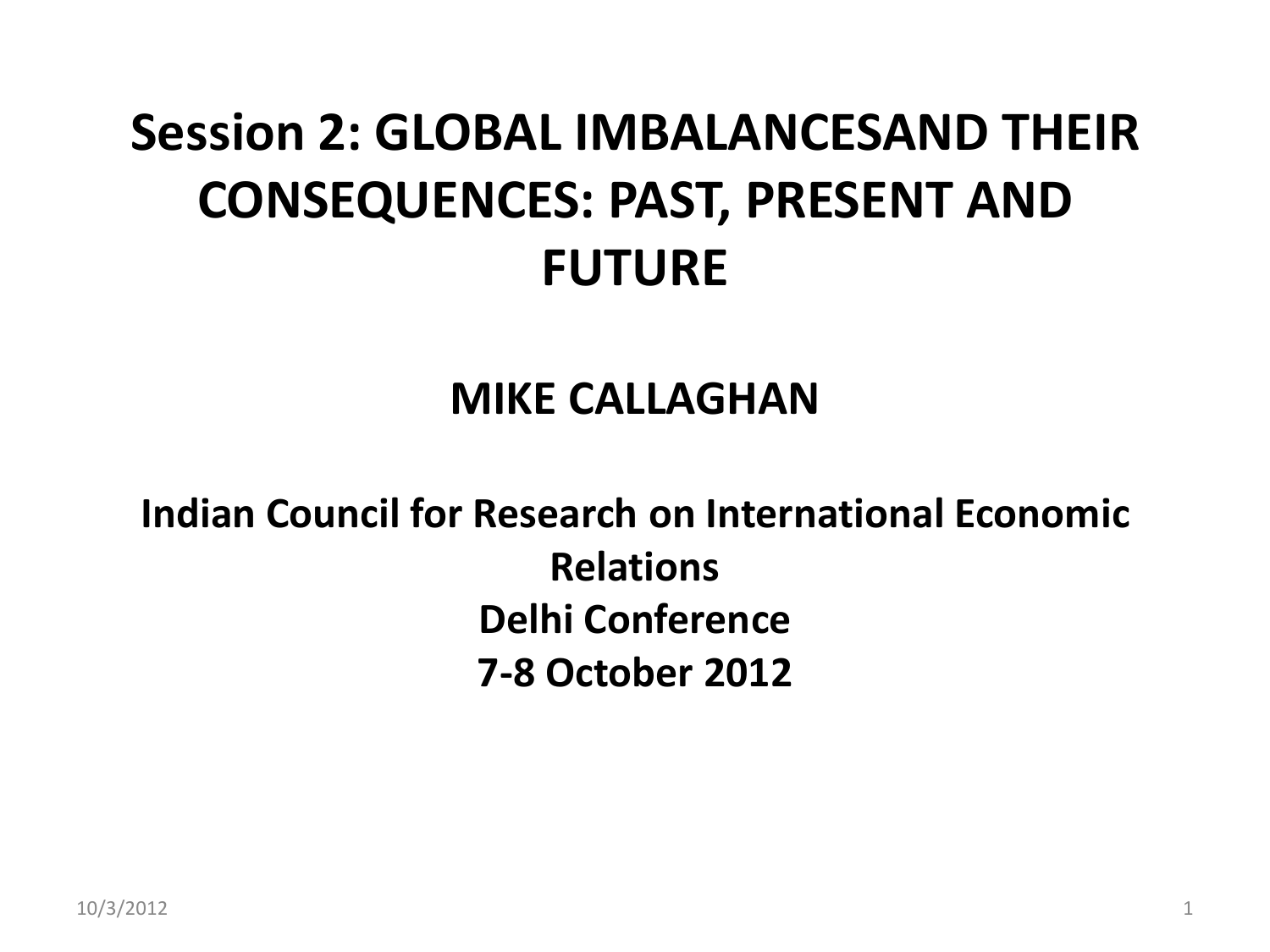## **1. Proposition**

• Examining global imbalances is fertile ground for economists and academics, but -

- It is difficult for a policy maker to win the domestic political debate in support of reforms on the basis that ' it will help reduce global imbalances'
- And it can be a distraction.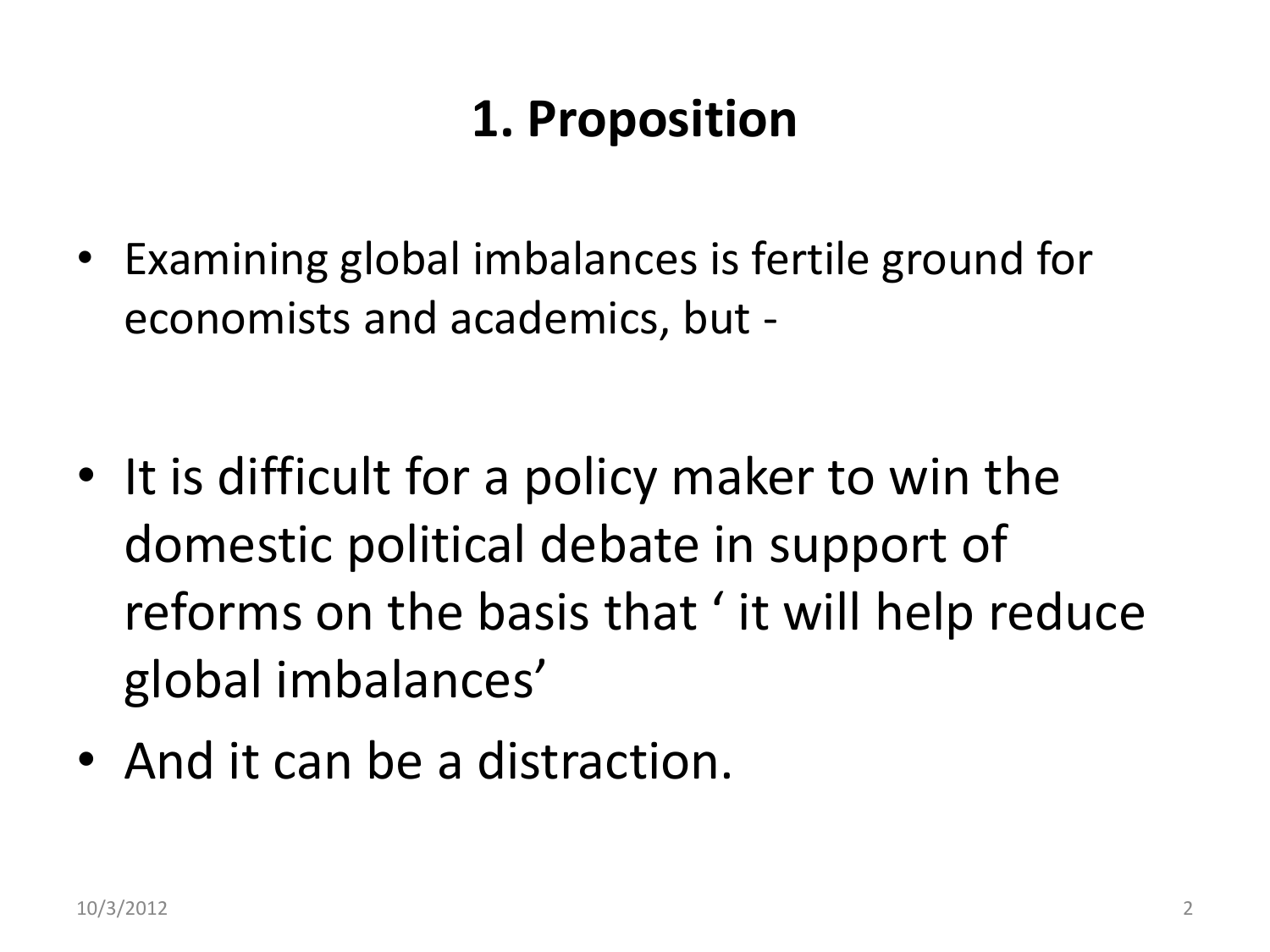#### **2. Past Imbalances**

#### 1996-2000

**-**US CAD widens with strong increase in investment; Japan and East Asia in surplus

2001-2004

- US in deficit but rather than strong investment public saving falls

2005-2008

- US runs CAD, as does South and Central Europe, China rising surplus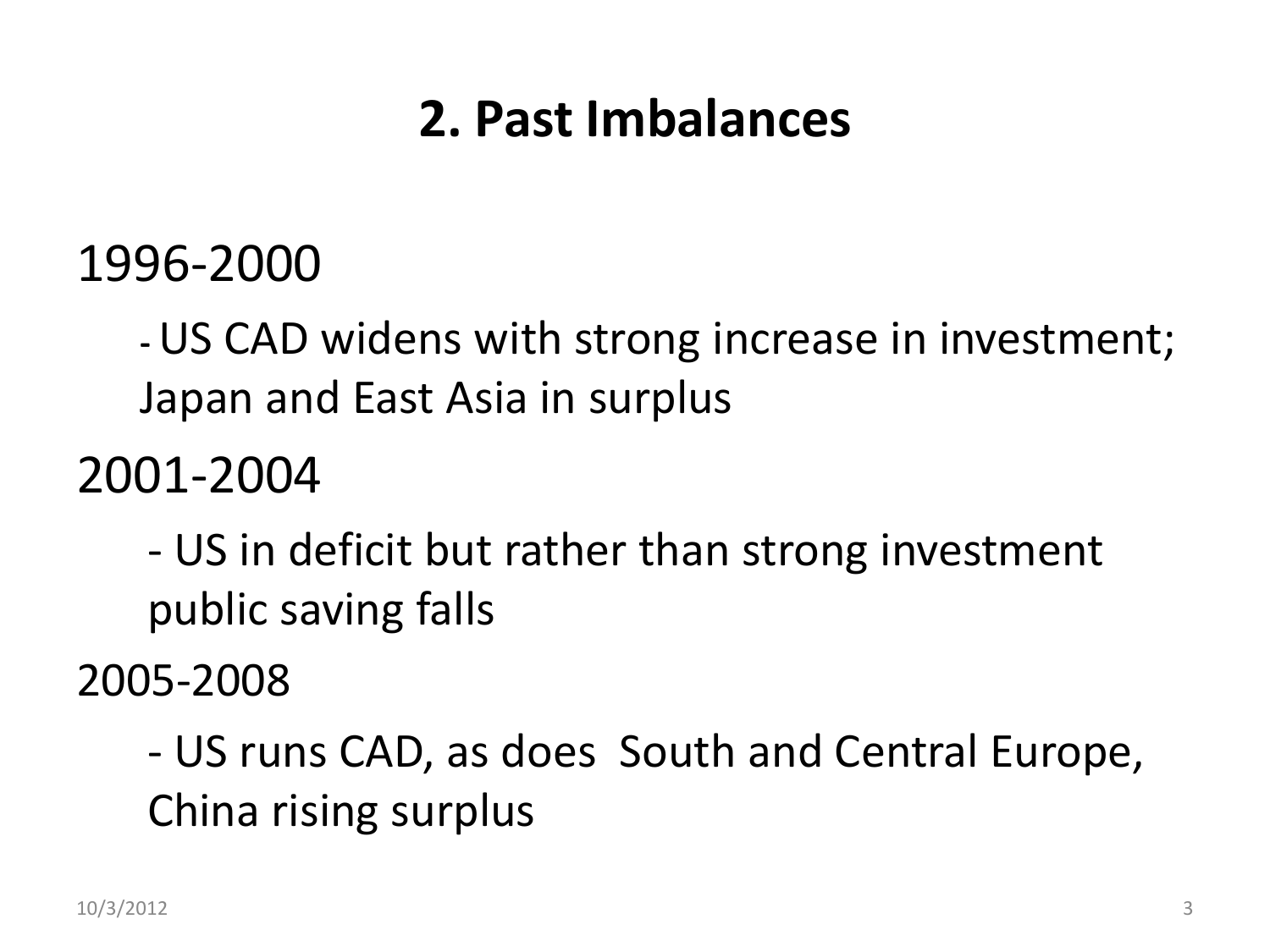## **3. Should we have worried more about external imbalances?**

- 'Good' imbalances are where saving goes to where it can be most productively used: examples, aging population saves in anticipation of dissaving when workforce shrinks; investment opportunities beyond domestic saving.
- Examples of 'bad' imbalances- structural shortcomings lead to high saving, bubble driven asset boom, high public sector borrowing, export led growth strategy.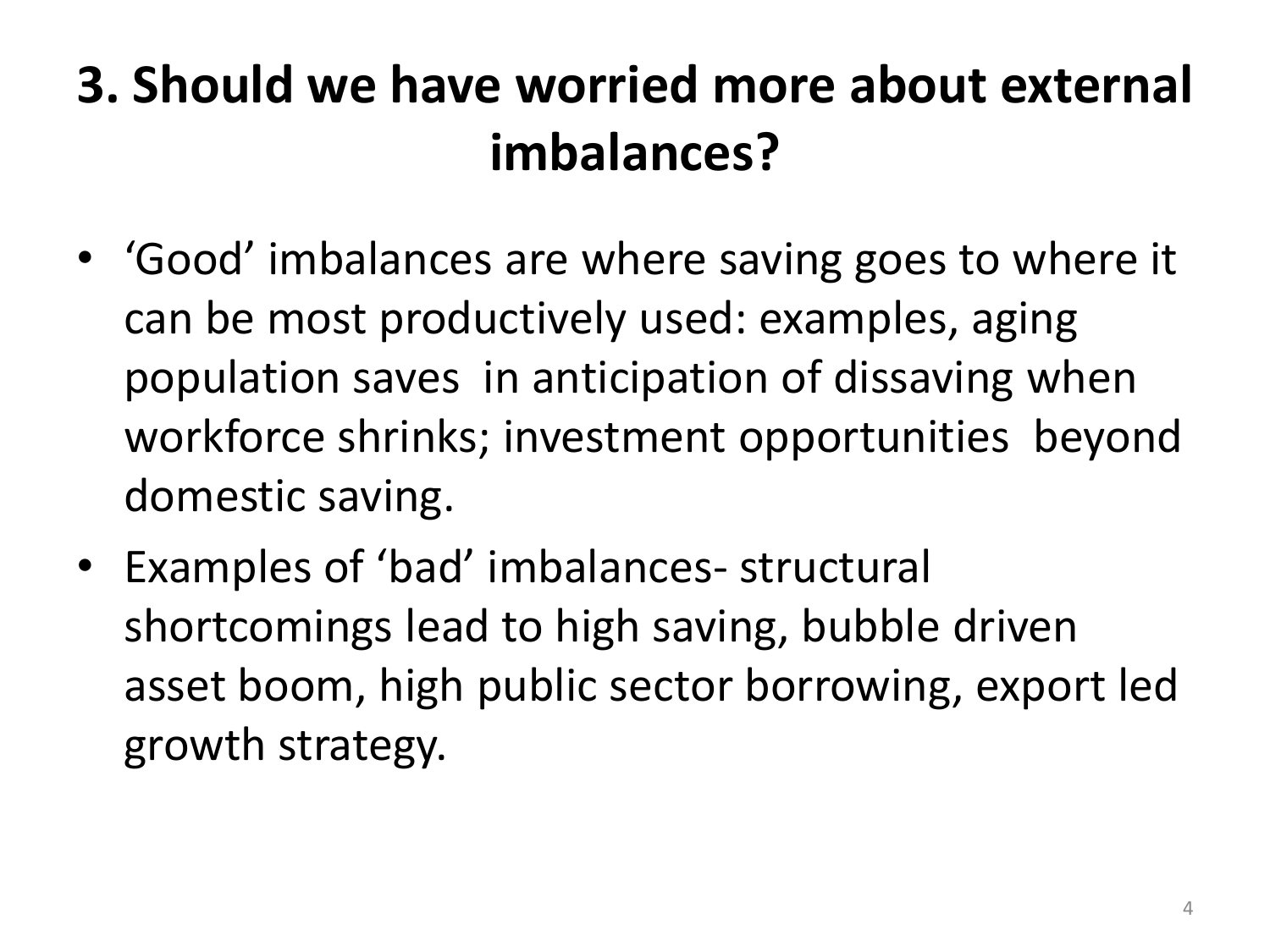#### **4. Did global imbalances cause the Global Financial Crisis?**

- *'Some commentators argue that external imbalances had little or nothing to do with the crisis….(it) was the result of financial regulatory failures..'* Obstfeld and Rogoff.
- *' Global imbalances helped fuel the crisis'.* Mervyn King.
- *' ..it is impossible to understand this crisis without reference to the global imbalances in trade and capital flows that began in the latter half of the 1990s'* Bernanke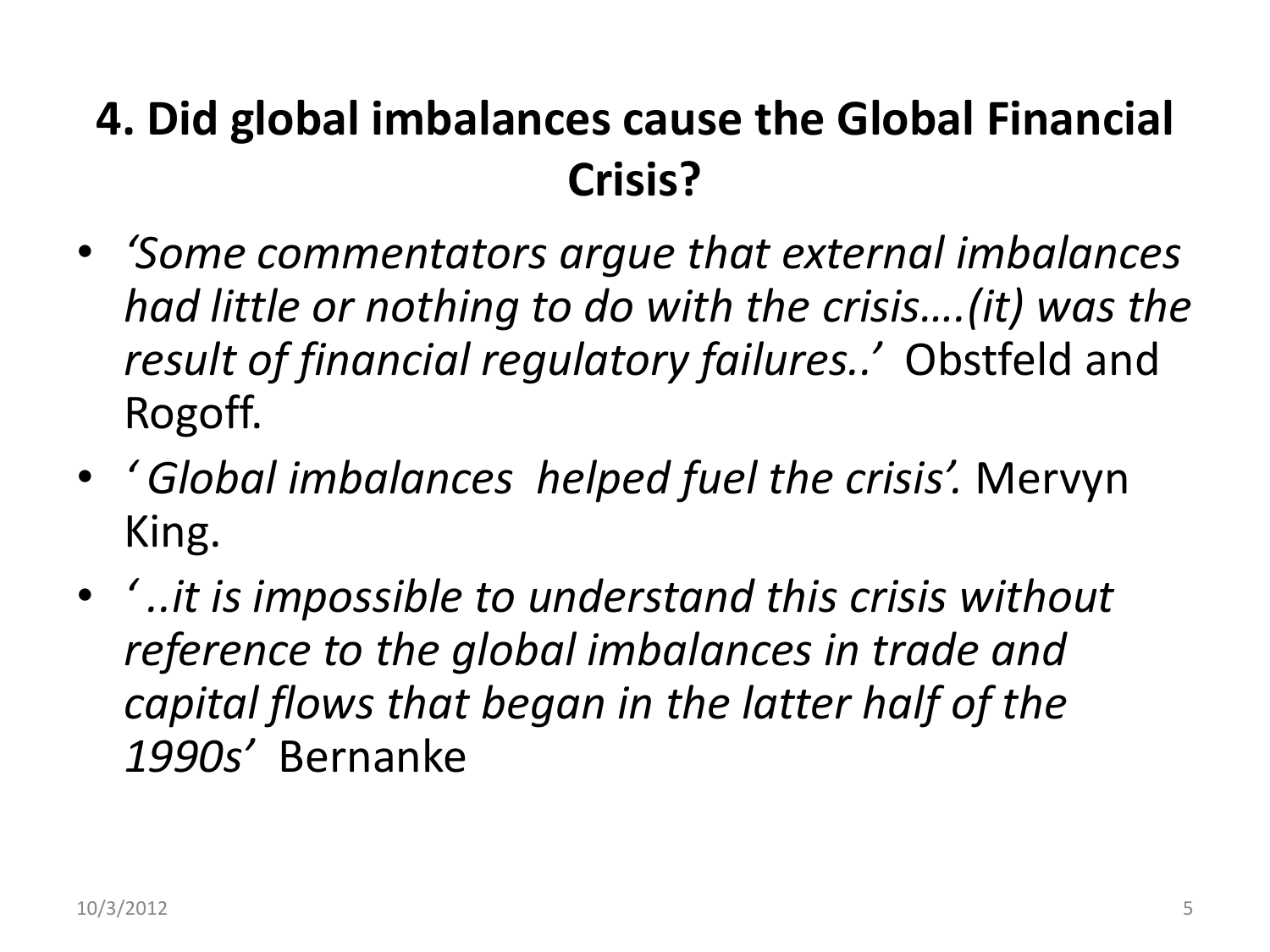## **5. Did global imbalances cause the crisis?**

• *' External imbalances added to global vulnerabilities by exacerbating domestic asset bubbles/busts and the attendant spillovers to the real economy. As with earlier emerging market crises, external imbalances were a symptom rather than the major driver of the global crisis, whose main causes were loose financial supervision and monetary policies…'* IMF External Sector Report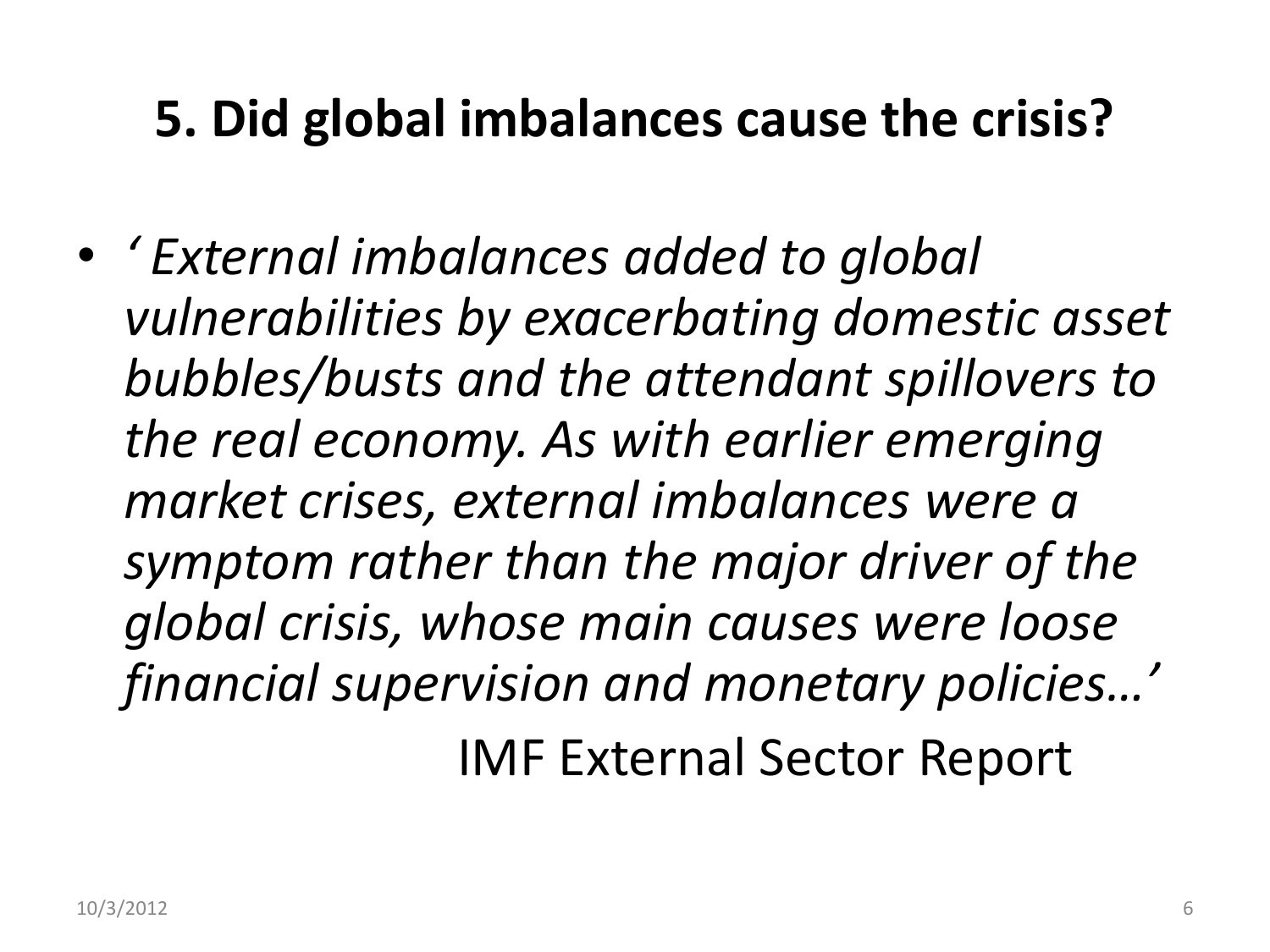## **6. Should more have been done about external imbalances prior to the crisis?**

- In hindsight, clearly 'yes' address underlying distortions.
- At the time, not so clear cut.
- IMF focused on risk of disorderly unwinding , not the link to systematic risks building up.
- Others said benign resolution more likely.
- 2007 multilateral consultations a failure no commitment by countries involved.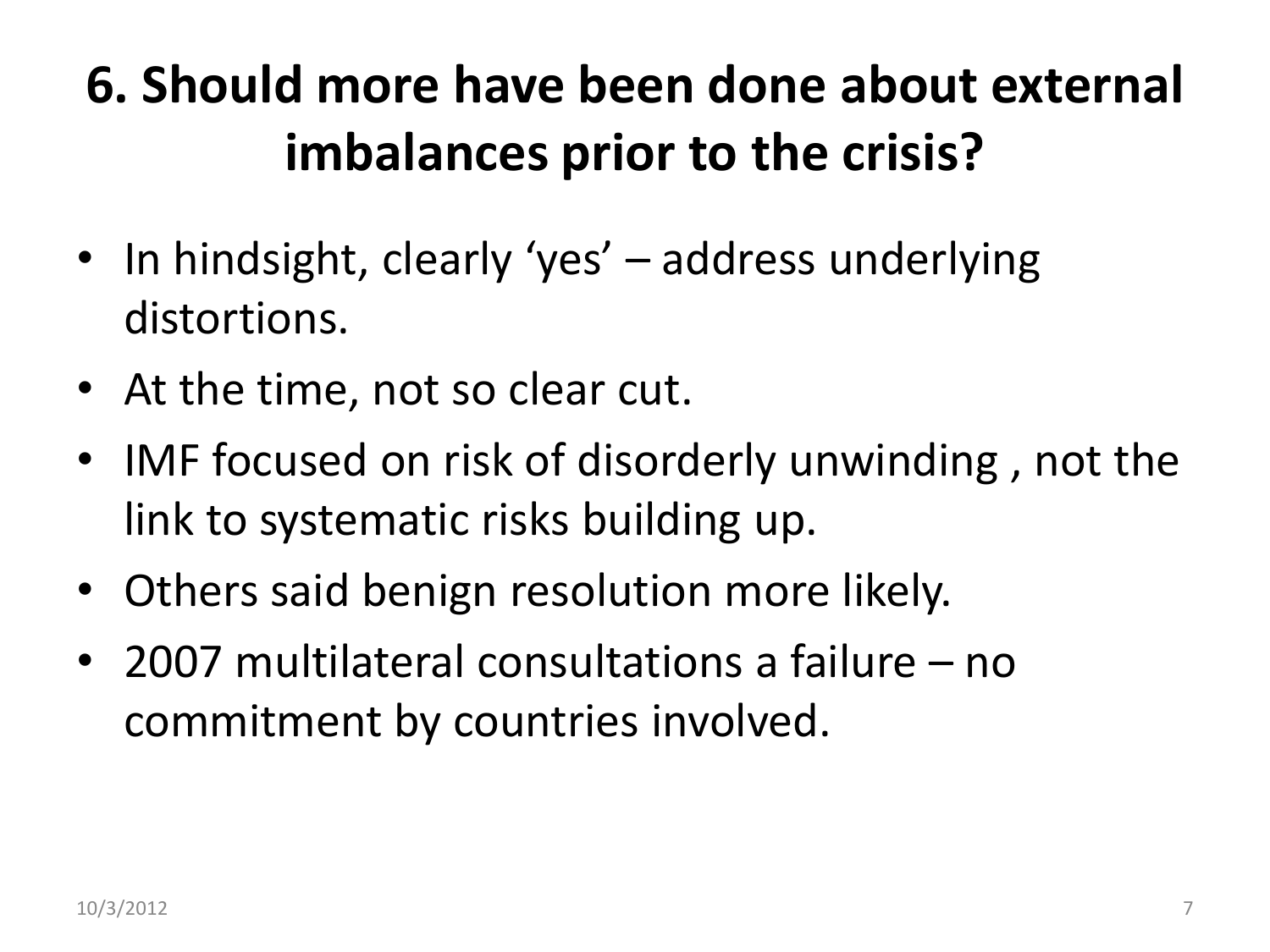## **7. G 20 focus on imbalances**

Three phases of G20:

- 2008-2009 'saving the world'
- 2010-2011 ' conceptually debatable and politically delicate issue: the so-called global imbalances.
- 2011-2012 'responding to the threat imposed by the euro crisis'.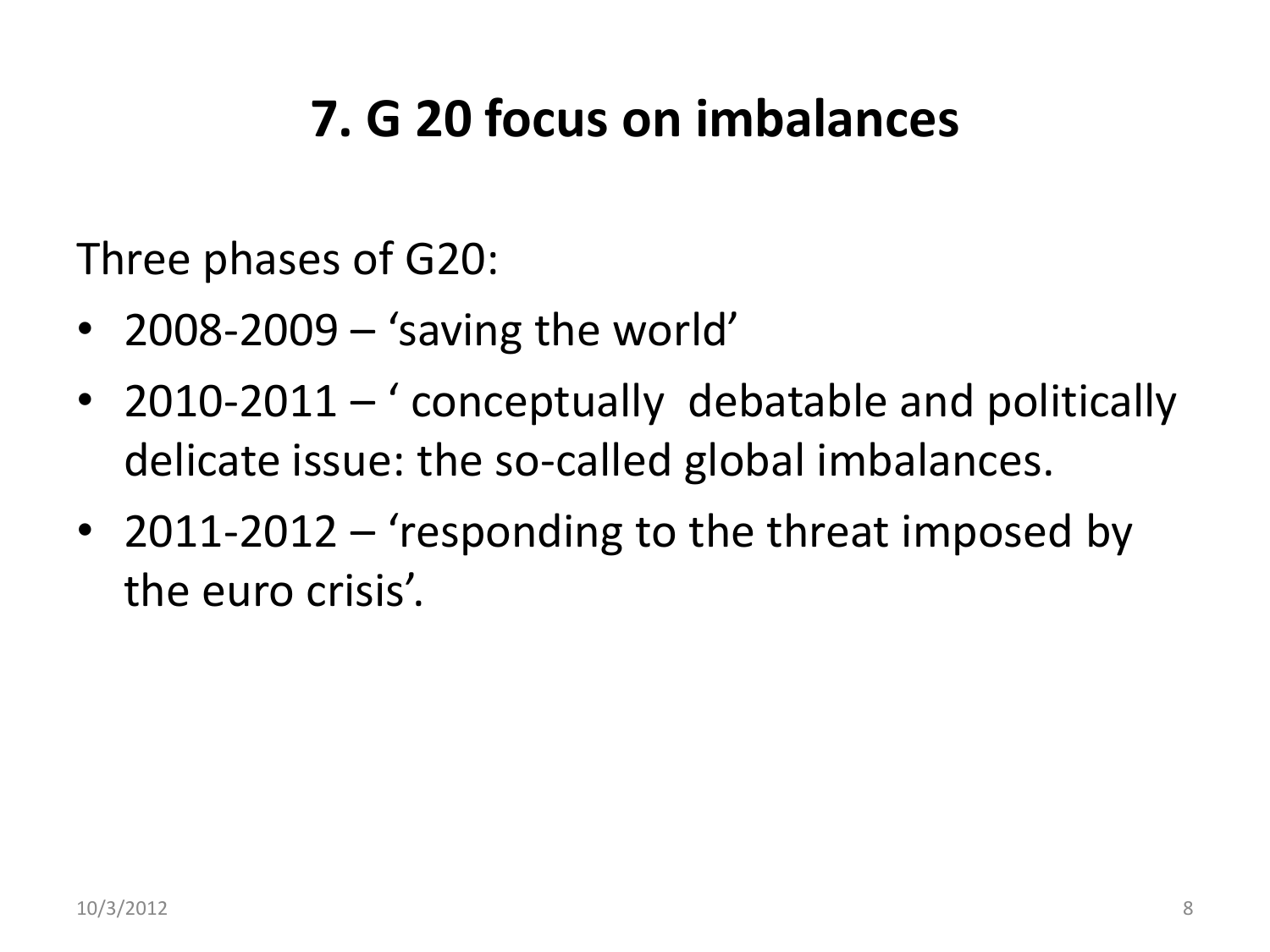## **8. G 20's indicative guidelines of persistently large imbalances**

• Negotiated compromise to quantifiable targets for current account imbalances;

*' persistently large imbalances, assessed against indicative guidelines…., warrant an assessment of their nature and root causes of impediments to adjust as part of the MAP…..'*

Seoul Summit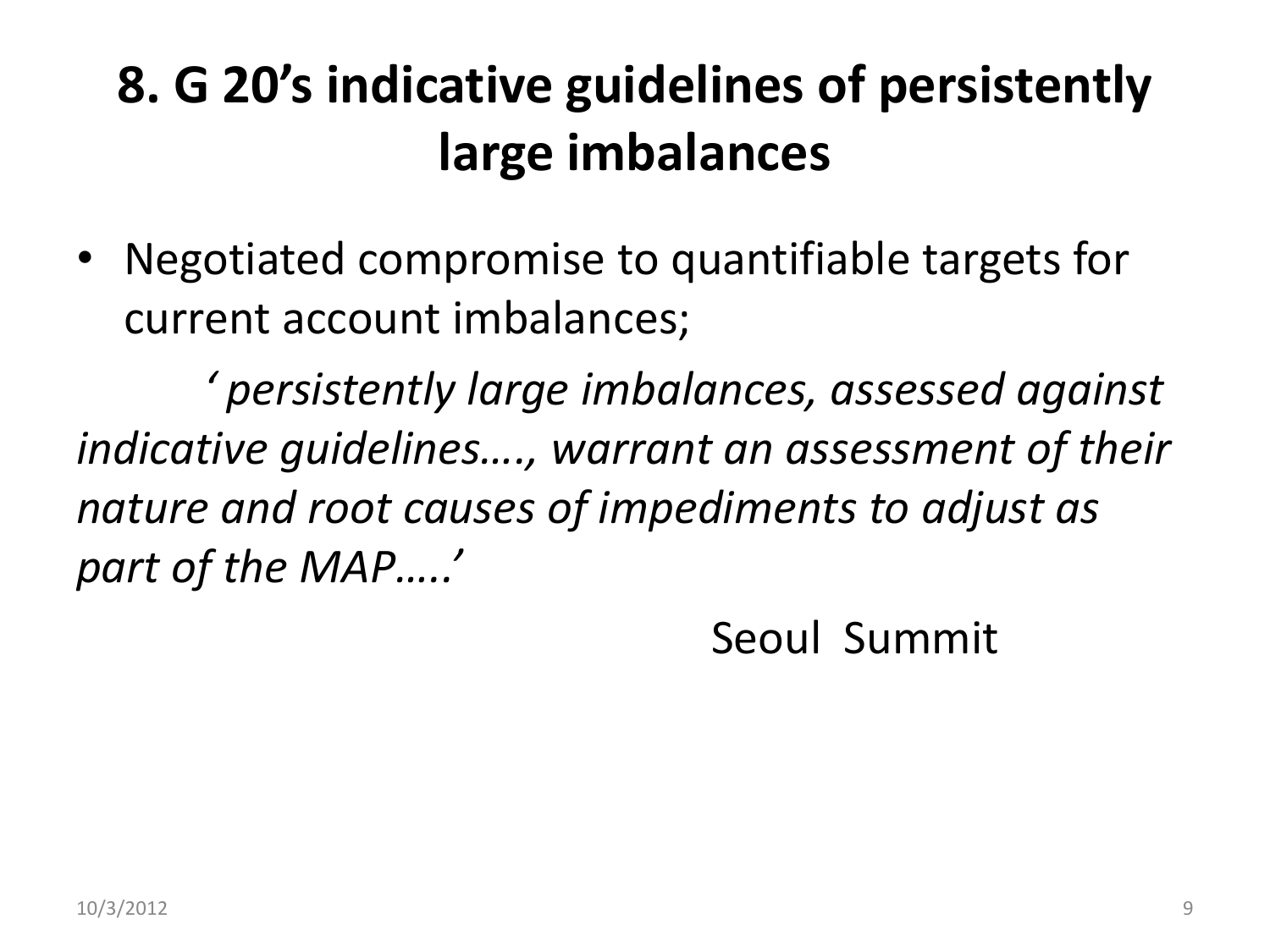## 9. **G 20 challenges in dealing with global imbalances**

- No consensus of risks. Pattern of imbalances changed with reduction in Chinese surplus and rise of those of oil-producing countries.
- Previous attempts at global discussions on imbalances – 2007 multilateral consultations- had failed.
- Participating countries not ready to change policy for a change in a partners' policy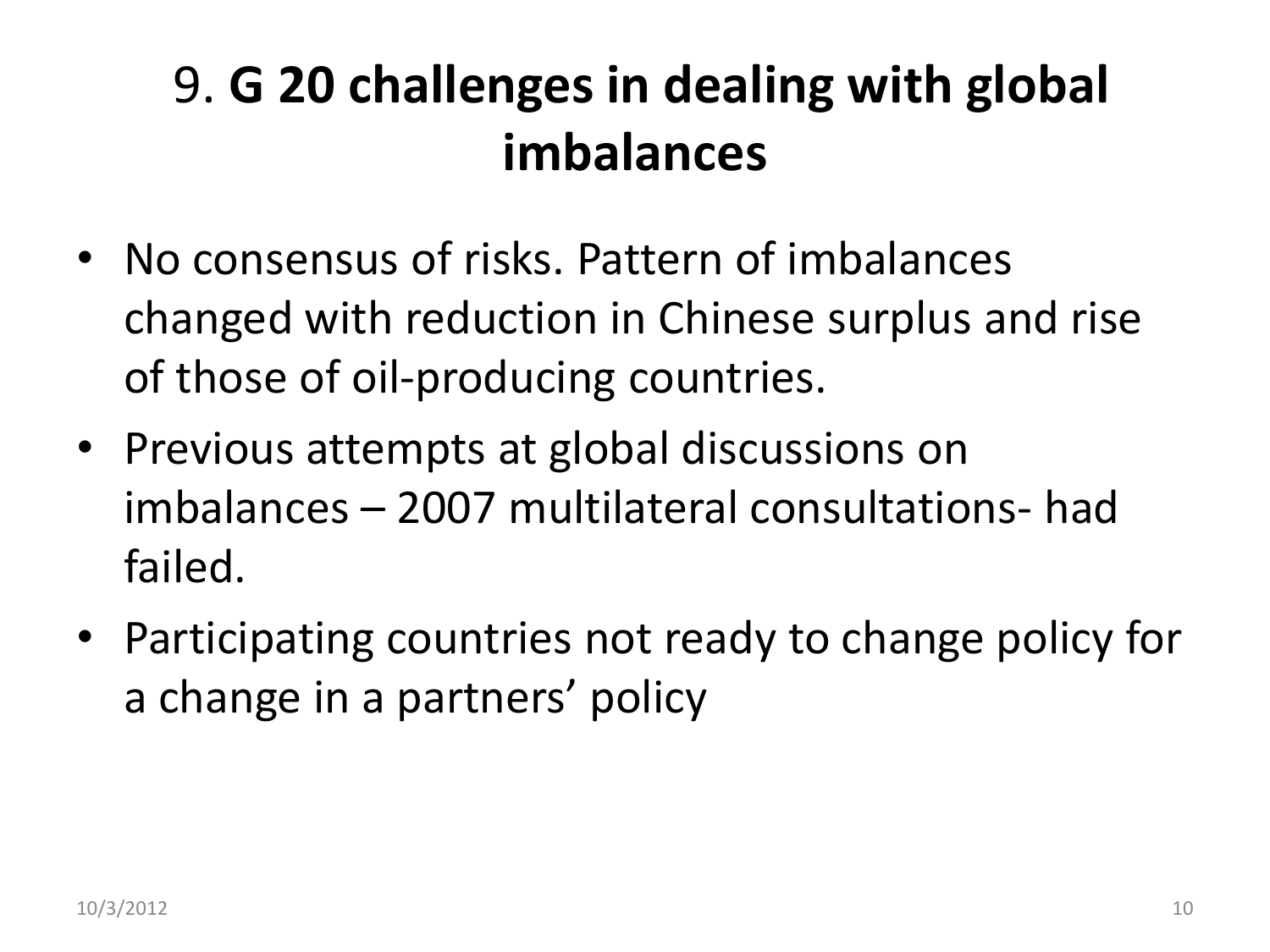#### **10. IMF's Pilot External Sector Report**

- Examines the drivers of external positions and assesses the extent to which they;
	- 1. |Abate over the cycle.
	- 2. Reflect policy distortions and potential vulnerabilities.
	- 3. Are warranted by fundamentals